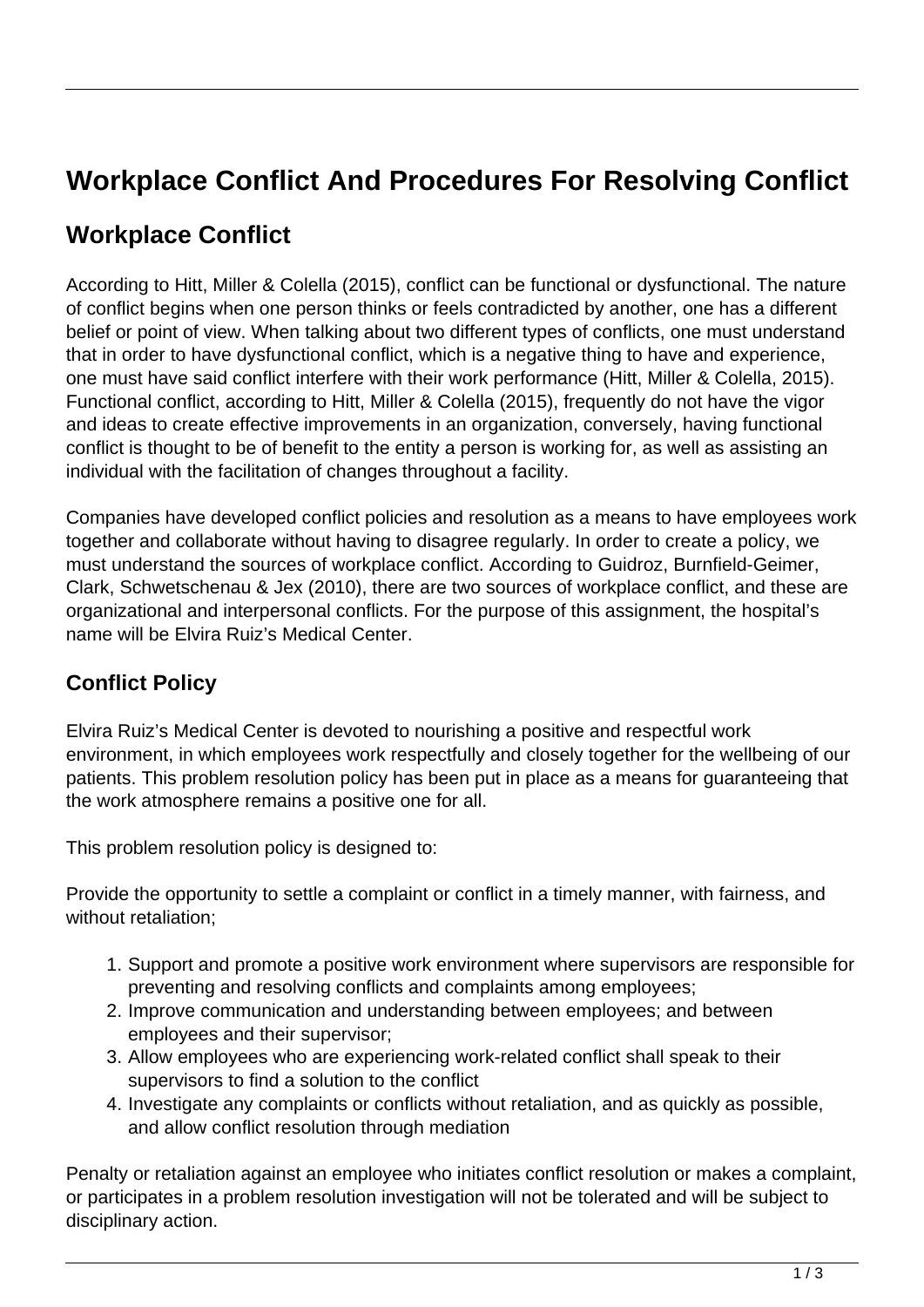If the employee is not satisfied with the informal resolution of the problem, he or she may proceed informally to the next level of management or proceed with the formal problem resolution process.

### **Procedures for Resolving Conflict**

#### **Informal conflict resolution and complaint procedures**

Employees who experience a work-related conflict or who have a complaint should first attempt to discuss the matter with their supervisor. In some situations, this may be difficult or inappropriate. In these cases, the employee may request a meeting with the next level of management or a Human Resources representative to discuss the problem.

The supervisor, the next level of management will analyze the merits of the conflict resolution request or complaint, and within two working days will meet with the employee to inform the employee of the proposed plan of action.

#### **Formal conflict resolution and the complaint process**

Employees who have a complaint or require management intervention in relation to a workrelated conflict and wish to initiate the formal problem resolution process must prepare written documentation, with supporting details, of the conflict situation or complaint and submit it to be the supervisor.

The supervisor will investigate the merits of the conflict resolution request or complaint. The supervisor will consult with a Human Resources representative and other relevant individuals, if necessary.

Within five (5) working days of receiving the conflict resolution request or complaint, the supervisor will complete the investigation and prepare a written response. The supervisor will forward a copy of the response along with a request that the employee sign and date the copy to confirm he or she has received the reply and agrees or disagrees with the supervisor's plan of action.

If the employee agrees with the recommended plan of action, the supervisor will send a copy of the signed reply to Human Resources for inclusion in the employee's personnel file.

If the conflict or complaint has not been resolved to the employee's satisfaction, the supervisor will forward the complete file, including the conflict resolution request or complaint, documentation of relevant factual information, analysis of the information, the conclusion, and the recommended resolution, to the next level of management.

The next level of management will investigate any relevant issues in the file and any newly discovered evidence or information that may arise during the problem resolution process. The next level of management will forward a response to the employee either concurring with the previous resolution or proposing an alternative resolution.

If the employee agrees with the resolution at this stage, the next level of management will send a copy of the signed reply to Human Resources for inclusion in the employee's personal file.